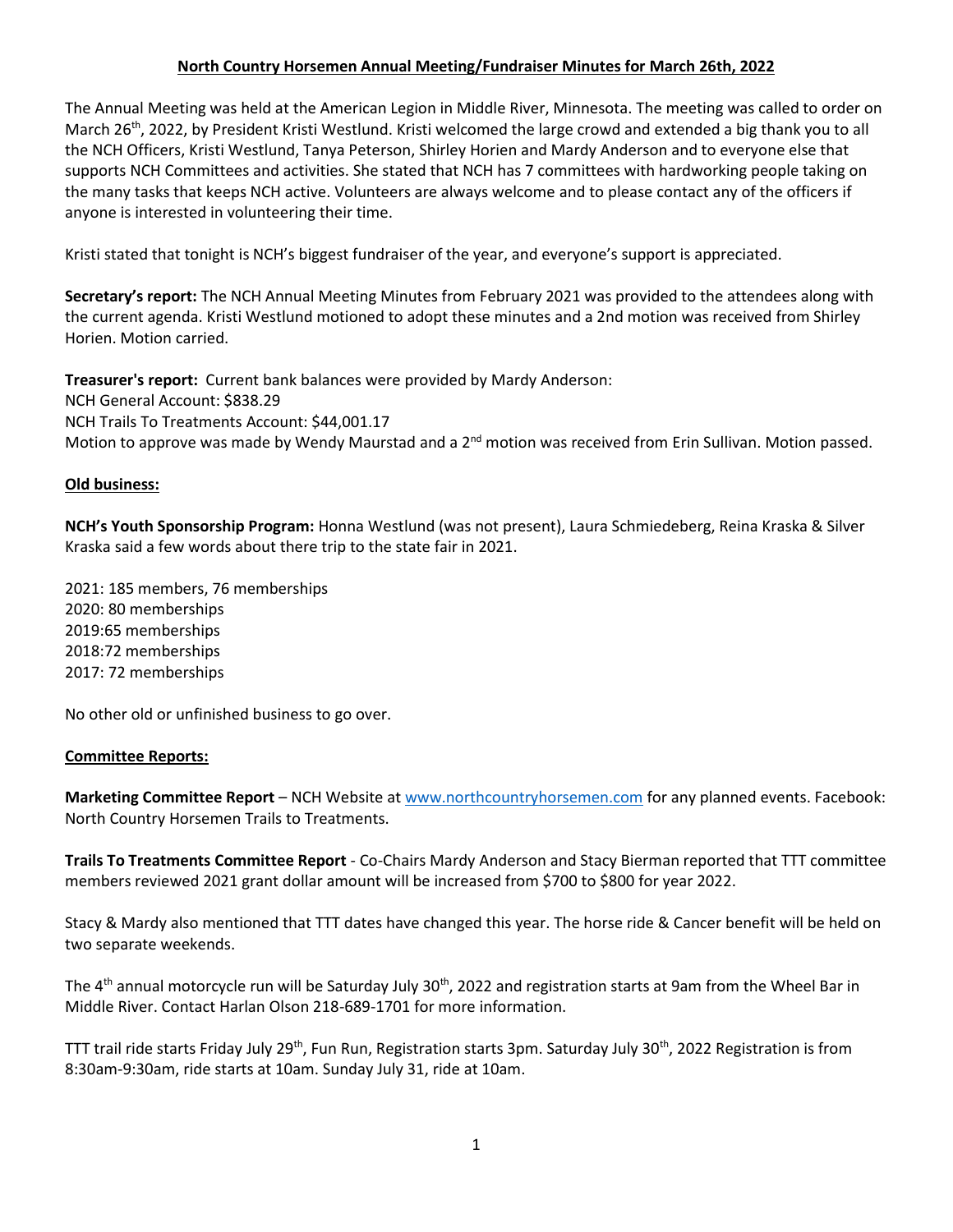TTT's 14<sup>th</sup> annual NCH TTT Cancer Benefit will be in Middle River on Saturday August 6<sup>th</sup>, 2022. For mor information contact Mardy 218-689-2063 or Stacy 218-686-7074.

**Clinic Committee** – Sue Helm & Ronnette Anderson were not present, but the Spring vet clinic is April 30, 2000 from 9am – 12pm at the Ornquist arena.

**Arena Committee** – Shannon Peterson & Kyle Klasen (not present) mentioned new banner's and billboard are now up at the arena along with new picnic tables and old bleachers were taken down.

**Food/Concessions Committee** – Kristi thanked Food Committee Chair Kelly Gilland (not present), along with all of the volunteers who helped in the Food Shack along with those that brought bars. She also stated that anyone that makes bars or is willing to make bars would be great for 2022.

**Trail Ride Committee** – Shannon Peterson provided the names receiving Trail Riding Program awards. 2021 Trail Riding awards were awarded based on hours ridden from March 2021 to October 2021. 2022 trail ride program starts February  $15^{th}$ , 2022 – December  $1^{st}$ , 2022.

# **Bronze Award Winners (75 to 110 hours) winning grooming bags:**  Jennifer Kalkis 110.25 hours, Brynn Moen 101 hours, Aveah Hanson 80 hours, Eri Housey 80 hours, Tessany Leven

hagen 79.75 hours.

- **Silver Award Winners (111 to 150 hours) winning muck carts:** Shirley Horien 150 hours, Kylee Bolstad 140 hours, Teri Larson 139.5 hours
- **Gold Award Winners (151 and above hours) winning rolling saddle racks:** Sadie Gornowicz 287 hours, Claire Gornowicz 221 hours, Sue Helm 187.2 hours, Melissa Galland 163 hours, Amanda Tungseth 163 hours, Kristi Westlund 162 hours, Gabby Heinen 154 hours, Shannon Peterson 153.25 hours.

**Show/Game Committee** – Shirley Horien thanked everyone for attending and helping at the 2021 show events. She provided totals of show attendance for the 2021 Game Shows

| <b>2020 Show Participants</b> |          |             |        |              |        |        |         |              |
|-------------------------------|----------|-------------|--------|--------------|--------|--------|---------|--------------|
| <b>Show Date</b>              | Leadline | ΕŅ<br>Small | PeeWee | Intermediate | Junior | Senior | Classic | <b>Total</b> |
| May 16th                      | 8        | 0           | 14     | 14           | 14     | 9      | 7       | 66           |
| June 27 <sup>th</sup>         | 6        | 7           | 11     | 11           | 22     | 17     | 8       | 82           |
| September<br>26 <sup>th</sup> | 8        | 6           | 13     | 12           | 17     | 8      | 5       | 69           |
| Yearend<br><b>Totals</b>      | 22       | 13          | 38     | 37           | 53     | 34     | 20      | 217          |

2022 show dates have been set for Sundays May 22<sup>th</sup>, June 26<sup>th</sup> and September 25<sup>th</sup>. Game Show Year-end awards were announced by Shirley Horien and presented by Kristi Westlund. Winners were:

- **Lead-line:** NCH Member Participants Colin & Winston Brons, Triton & Cyprion Jamison, Kutler Klasen, Kennedy Klasen, Keelan Klasen, Karter Kalsen & Elayna Maurstad. All received Grooming Bags.
- **Dedication Award:** Destiney Krueger received a muck bucket cart.

The remaining winners each received either a buckle, muck bucket or a NCH Gaming Jacket.